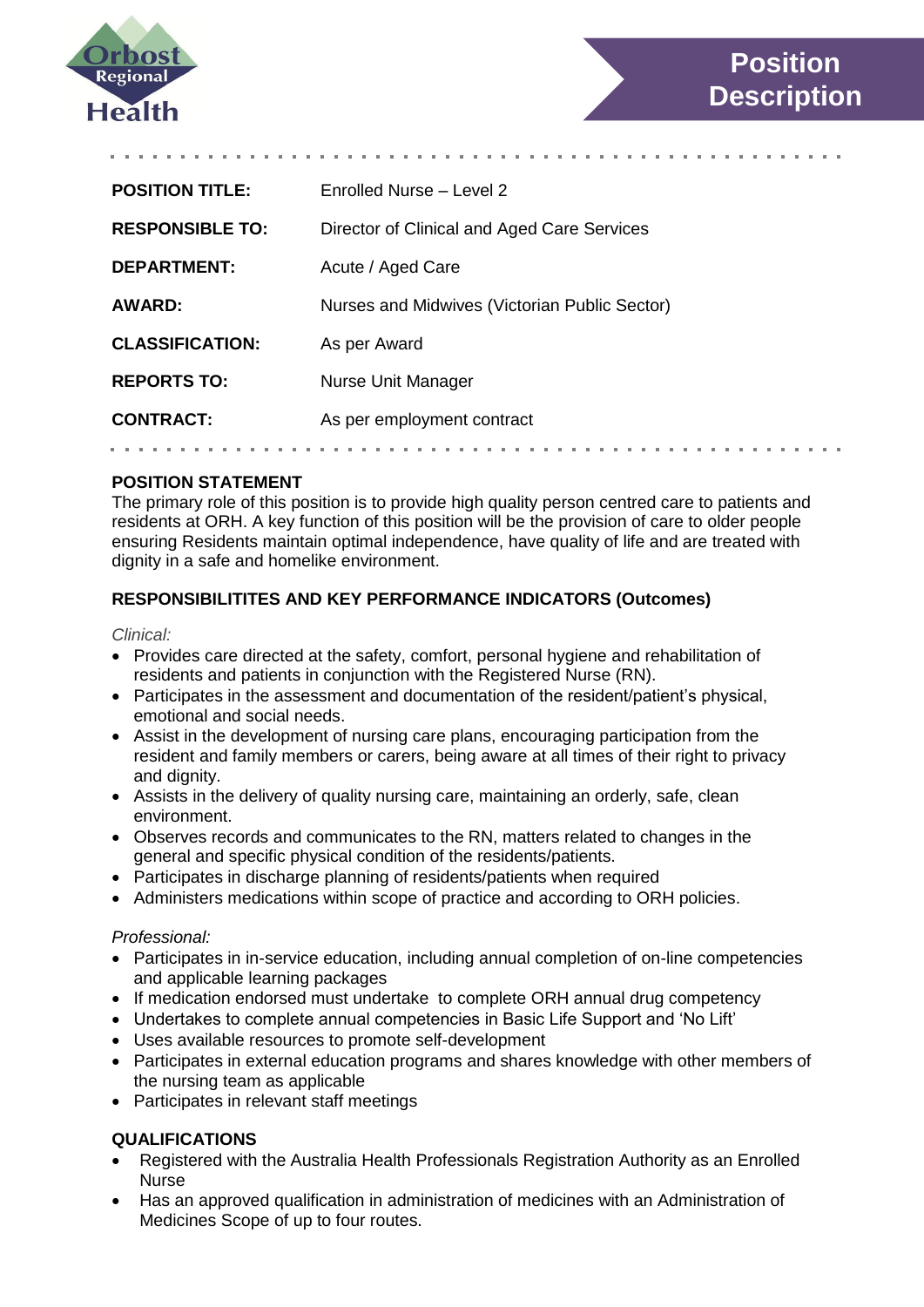**HUMAN RESOURCES**

. . . . . . . . . . . . . . . . . . .

 Employees must comply with and demonstrate the Organisational Behavioural Values

**Respect Integrity Compassion Excellence Community**

- All employees of Orbost Regional Health are required to participate in an annual Performance review and planning process, ensuring all documentation is provided for the personnel file.
- Participate in the annual review and planning process, completing an individual aims and achievements plan in line with the strategic objectives of Orbost Regional Health
- During the annual aims and achievements discussion review the annual information updates as listed in attachment 2.
- All employees will undertake an organisational orientation induction program and complete training requirements relevant to position, including mandatory training as listed in attachment 1.
- On an annual basis complete mandatory training as per attachment 1.

#### **ADMINISTRATION**

 Be conversant with ORH Policies and Procedures and be able to demonstrate how to access relevant policies and procedures using the PROMPT system

#### **OCCUPATIONAL HEALTH AND SAFETY**

- Ensure that work practices are carried out in accordance to the Occupational Health and Safety policies, and the operational policies and procedures of the organisation.
- Ensure daily tasks are carried out in such manner that minimises risks to patients/residents, other staff members and visitors.
- Are confidently able to complete a Riskman incident report and report any safety issues immediately to the supervisor and/or Safety Representative.
- Ensure that infection control guidelines and requirements are known and incorporated into daily work activities.

#### **QUALITY AND SAFETY**

- Demonstrate a commitment to the delivery of quality services.
- Demonstrate a focus on partnering with consumers in the planning, delivery and evaluation of services and care, by actively seeking feedback and engaging consumers in their care planning as appropriate to employee role.
- Ensure all Multi Purpose Service activities are in accordance with the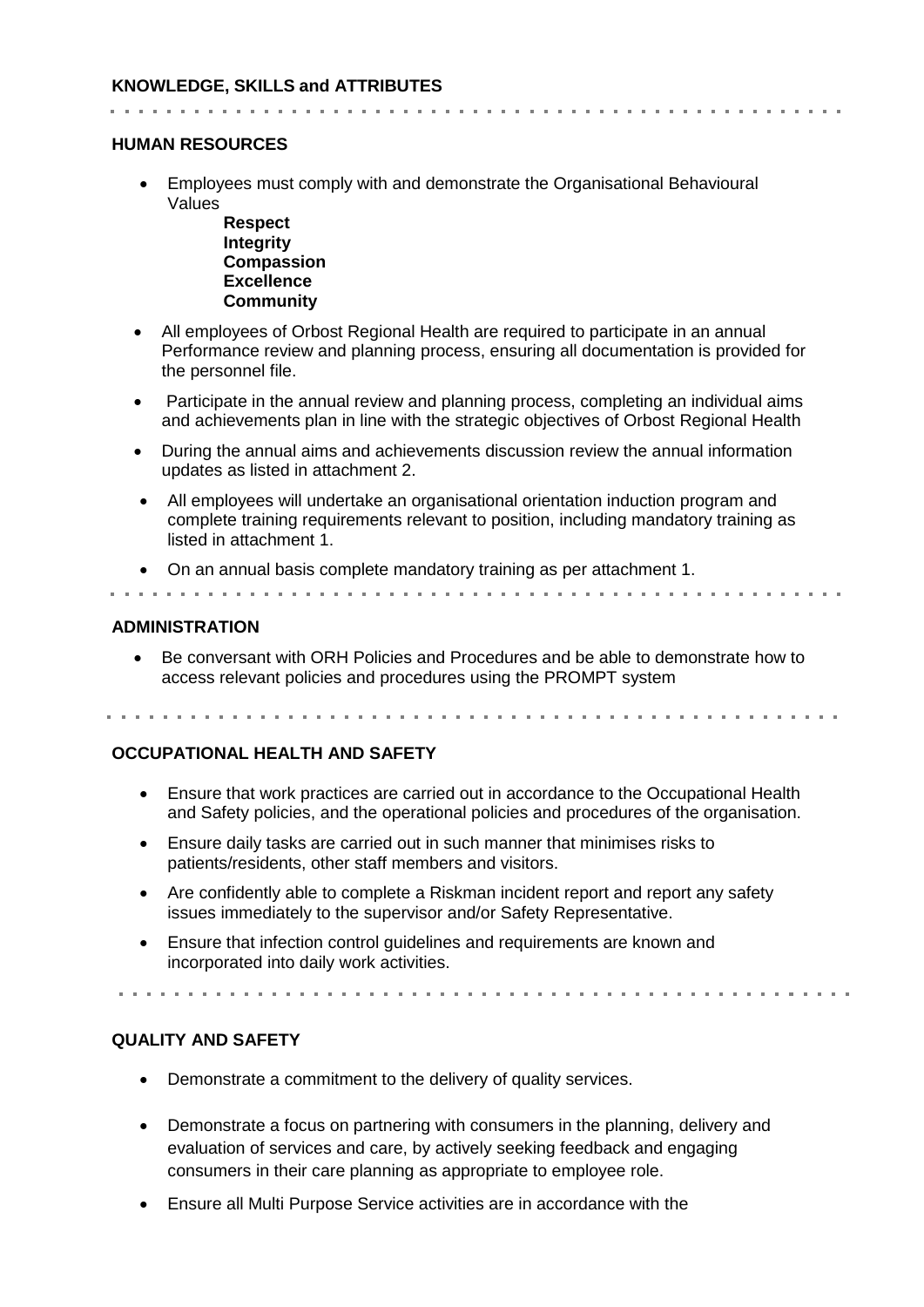- o National Safety and Quality Healthcare Standards (organisation wide)
- o Community Common Care Standards (Home and Community Care)
- o Department of Human Services Standards (Disability and Homelessness Support)
- o Royal Australian College of General Practitioners Standards (Medical Clinic);
- o Diagnostic Imaging Standards (Radiology).
- Actively participate in the Orbost Regional Health Quality Program and accreditation processes against the above standards.
- Are confidently able to complete a RiskmanQ quality activity.
- Be able to identify risks and follow the Orbost Regional Health Risk Management Policy and procedure.
- Have processes to monitor and evaluate the performance of the services provided by the work area.

### **AUTHORITY AND CONDITIONS**

- All employees of Orbost Regional Health must sign a Confidentiality Statement. This is to ensure that employees shall not at any time, either during the period of employment, or at its completion, divulge either directly or indirectly to any person, confidential knowledge or information acquired during the course of this employment.
- All employees of Orbost Regional Health are required to recognise consumer rights and operate within the Charter of Human Rights.
- Adhere to the level of authority under the Organisation Instrument of Delegation.
- This position carries a Level under the Instrument of Delegation.

I have read, understood and accepted this Position Description.

| (Employee Name)  | <b>Executive Title</b> |
|------------------|------------------------|
| <b>Signature</b> | <b>Signature</b>       |
| <b>Date</b>      | <b>Date</b>            |

*Orbost Regional Health reserves the right to review and amend this document at its discretion.*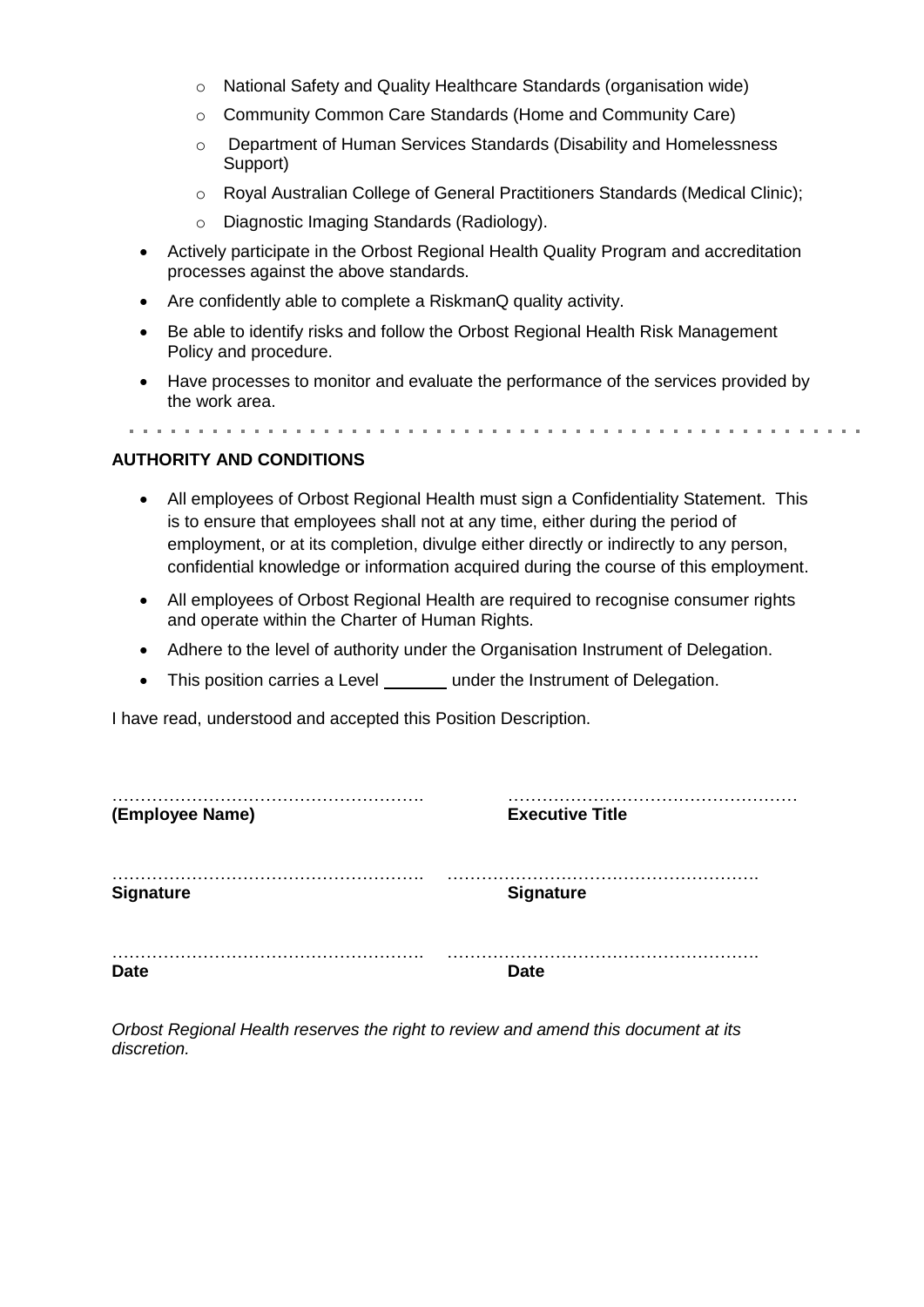## *KEY SELECTION CRITERIA*

## **Essential Criteria**

- Registered with the Australia Health Professionals Registration Authority as an Enrolled Nurse
- Ability to carry out meticulous care planning; has a good understanding of the necessity to involve families/carers and significant others in this planning
- Ability to work as part of a multidisciplinary team
- Understanding of rural health issues relating to nursing
- Has an understanding of the principles relating to Discharge Planning and is able to participate when required
- Competency in Basic Life Support
- Understanding of occupational health and safety issues relating to nursing
- Experience in the 'No Lift System'
- Strong understanding of Infection Control Principles pertaining to this role
- Demonstrated ability to carry out a Quality Activity
- Is computer literate and experience in electronic aged care planning systems is desirable
- Current Police Check, WWC or Working with Aged as relevant
- Drivers Licence

### **Desirable Criteria**

- Post graduate experience of at least in Aged Care settings with Acute experience an advantage
- Experience or qualifications in dementia care and/or palliative care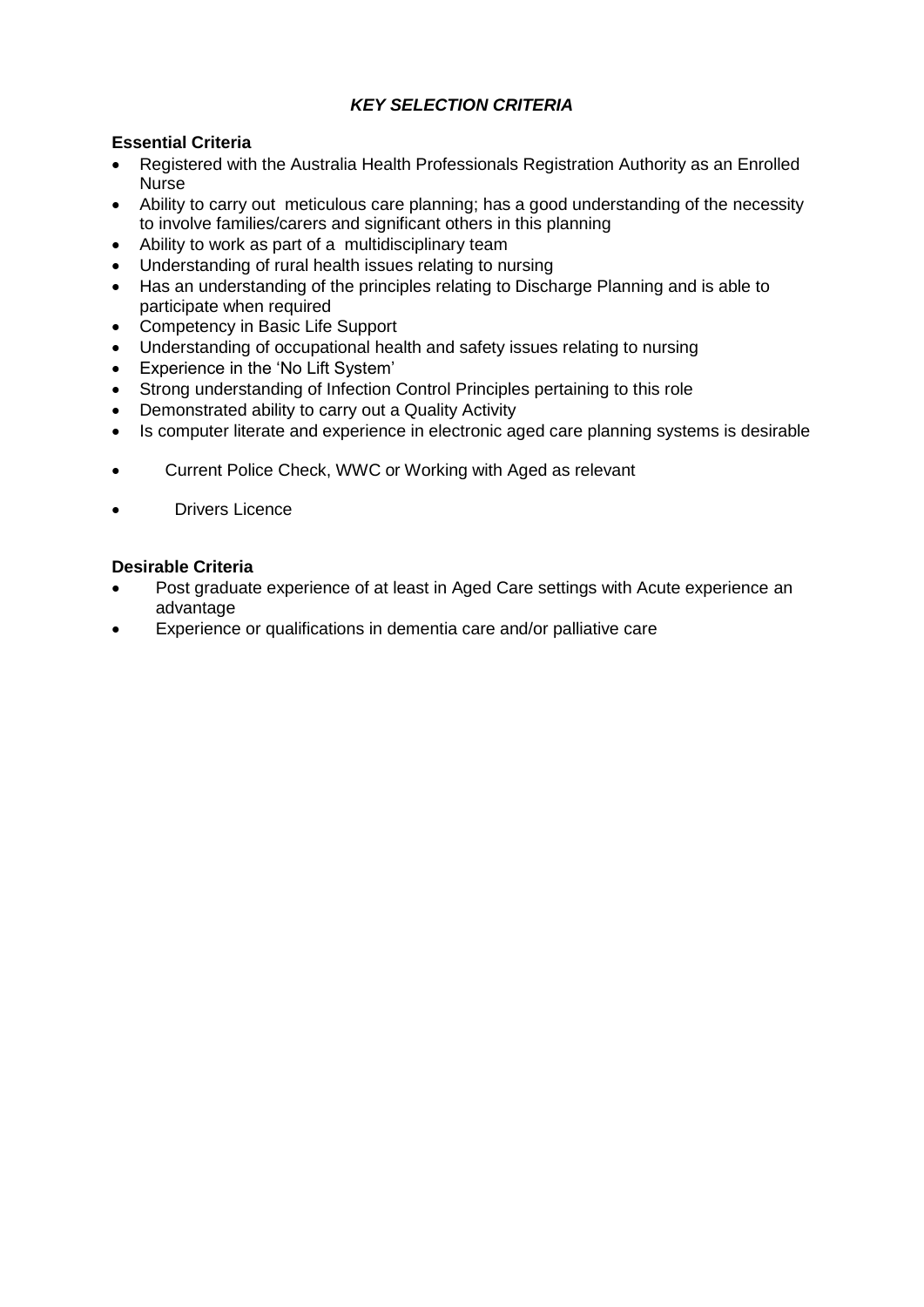# **ORH Position Description - Attachment 1**

# **Organisation wide – Mandatory Training**

| <b>Focus area</b>                                                                      | <b>Frequency</b>        | <b>Classification</b> | <b>Staff</b>                                                    | <b>Training Type</b>                                                             | <b>Committee</b><br>Responsible           |
|----------------------------------------------------------------------------------------|-------------------------|-----------------------|-----------------------------------------------------------------|----------------------------------------------------------------------------------|-------------------------------------------|
| <b>Emergency Response</b>                                                              | Orientation &<br>Annual | Mandatory             | All ORH Staff                                                   | Online training                                                                  | Emergency<br>Preparedness &<br>Resilience |
| <b>Manual Handling</b>                                                                 | Orientation &<br>Annual | Mandatory             | All ORH Staff                                                   | Online training                                                                  | OH&S                                      |
| <b>No Lift</b>                                                                         | Orientation &<br>Annual | Mandatory             | <b>Nursing Staff</b>                                            | Workshop                                                                         | OH&S                                      |
| <b>Hand Hygiene</b>                                                                    | Orientation &<br>Annual | Mandatory             | All ORH Staff                                                   | Online training                                                                  | <b>Infection Control</b>                  |
| <b>Basic Life Support</b>                                                              | Orientation &<br>Annual | Mandatory             | All Nursing Staff<br><b>Medical Staff</b>                       | Self-directed<br>learning package-<br>clinical skills<br>practical<br>assessment | <b>Clinical Standards</b>                 |
| <b>Medication</b><br><b>Administration General</b><br><b>Adult &amp; IV competency</b> | Orientation &<br>Annual | Mandatory             | All Nursing staff<br>(including<br>medication endorsed<br>ENs). | Online training                                                                  | Clinical standards                        |
| <b>Falls Prevention</b>                                                                | Orientation &<br>Annual | Mandatory             | All nursing staff                                               | Online training                                                                  | <b>Clinical Standards</b>                 |
| <b>Neonatal Resuscitation</b>                                                          | Orientation &<br>Annual | Mandatory             | <b>All Midwives</b>                                             | Online training                                                                  | <b>Clinical Standards</b>                 |
| <b>Advanced Life Support</b>                                                           | Orientation &<br>Annual | Mandatory             | All ALS responders<br>$-$ grade 5/ ANUMs                        | Self-directed<br>learning package-<br>clinical skills<br>practical<br>assessment | <b>Clinical Standards</b>                 |
| <b>Triage</b>                                                                          | Orientation &<br>Annual | Mandatory             | Grade 5 / ANUM                                                  | <b>Online Training</b>                                                           | <b>Clinical Standards</b>                 |
| <b>Blood Safe</b>                                                                      | Orientation<br>& Annual | Mandatory             | <b>All Nursing Staff</b>                                        | <b>Online Training</b>                                                           | <b>Clinical Standards</b>                 |
| <b>Aseptic Technique</b>                                                               | Orientation<br>& Annual | Mandatory             | All Nursing &<br><b>Medical Staff</b>                           | Learning<br>package<br>&competency<br>assessment                                 | <b>Infection Control</b>                  |